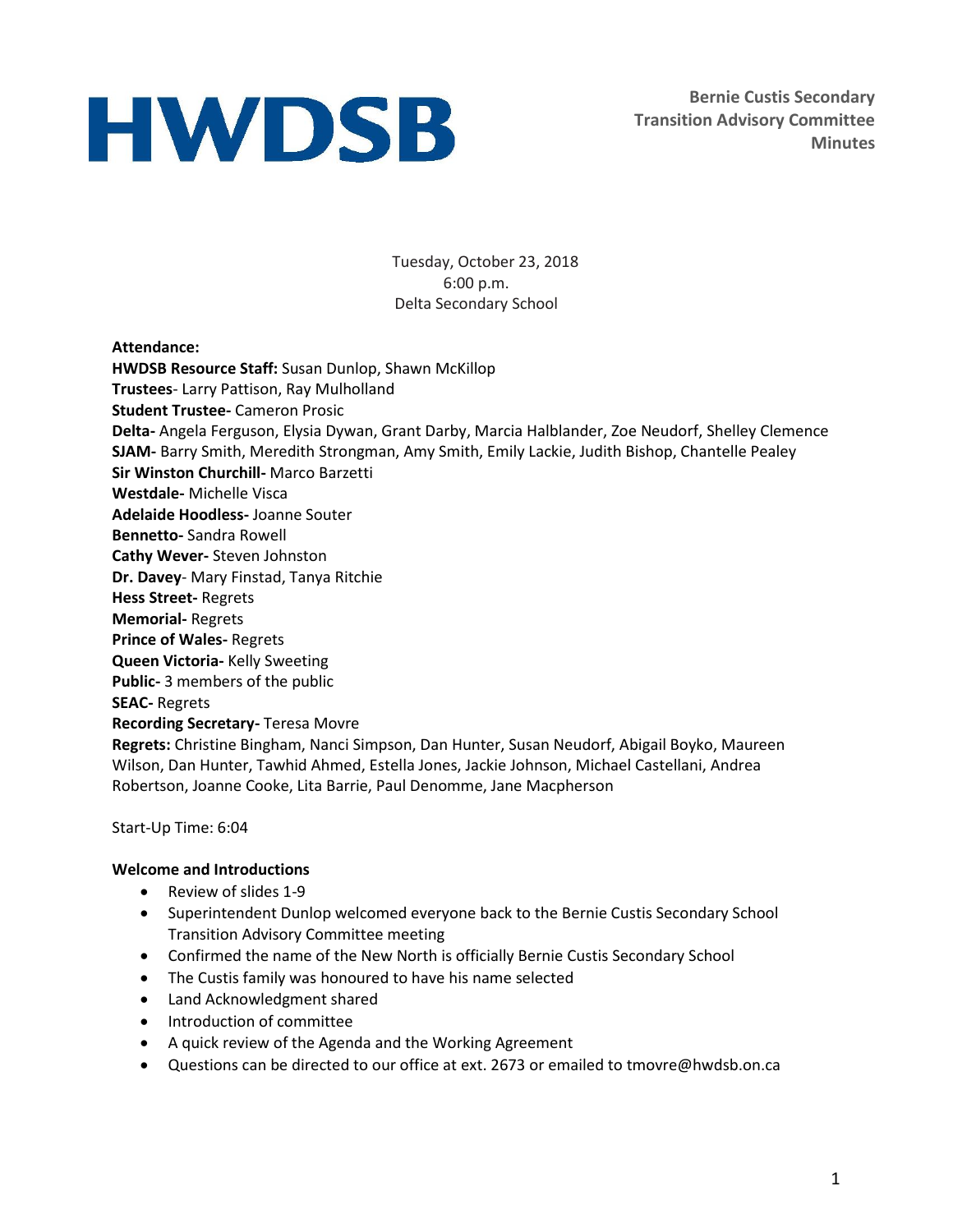### **Committee Mandate**

- Review of slides 10-14
- Overview of the Committee Mandate
- To review and advise on transition plans and activities
- Internal Transitions are going on- each school has their own Transition Committee as well as a joint Transition Committee, Central Board Office also has a number of groups meeting discussing facilities, communication, etc.
- The committee is here to provide advice on specific items
	- o Culture & Traditions
	- o Opening & Closing Ceremonies
	- o Transition activities related to staff, students and families
	- o Traffic & Transportation
	- o Accommodation & Program (space in school)
	- o Seek public feedback
- You know the communities best

#### **Review of Minutes**

- Review of slide 15
- Check where minutes are posted
- April 17, 2018- Add Marcia Halblander to attendance
- June 12, 2018- Add Marcia Halblander and Elysia Dywan to attendance

#### **Review of Public Meeting Feedback**

- Review of slide 16
- Two questions asked
	- 1. What are your hopes for the new school?
	- 2. What might we consider for students in this transition?
- Approximately twenty members of the public along with a large number of staff and committee members attended the meeting
- Information gathered at table facilitated groups
- The meeting ran very smoothly
- Walk-About was successful
- Thanked the committee for their suggestions and support

#### **Response to Public Meeting Feedback**

- Review of slide 17
- Committee went through the three pages of feedback
- How else might we share information with families and the public?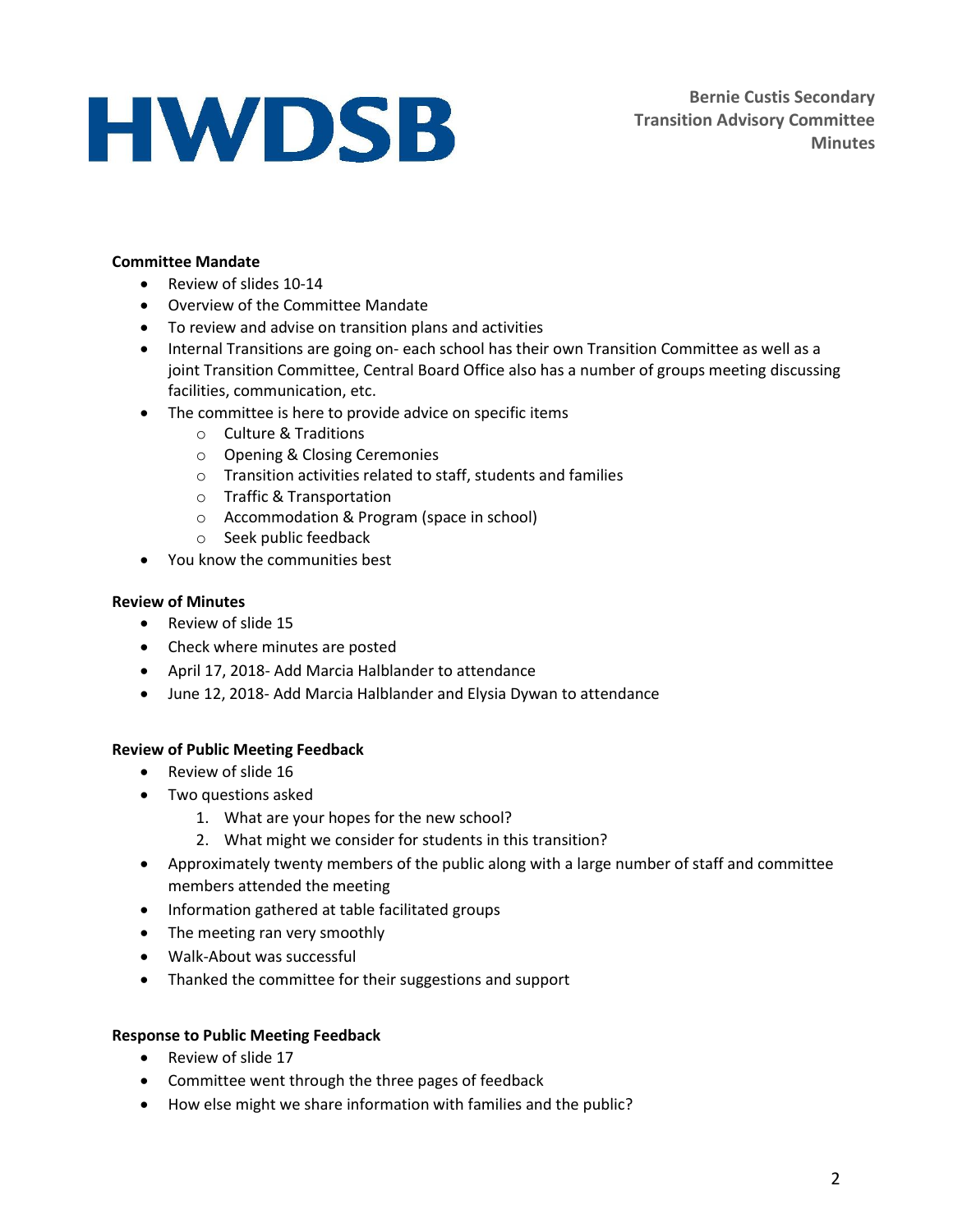- o Updating the website
- o Frequently Asked Questions sheet to go home to families/posted on schools
- o Visits to School Councils
- Getting information out to the general public is very important

## **What are your hopes for the new school?**

## **Community Partners**

- Access to Pathways to Education Program
- The program runs out of the North Hamilton Health Centre located near Bennetto
- An external partnership that offers tutoring and other supports to students who live in the geographical area only
- Pathways Tutors have space at SJAM
- Looking at providing Pathways space as necessary
- Pathways have already connected at Westdale to support students from Hess & Bennetto areas

## **Positive Culture and Wellbeing**

- A lot of concern about safety
- Positive Culture and Wellbeing is one of the five priorities at HWDBS- Every school is working on improving positive culture and wellbeing for all students
- Schools currently working on activities that help bring students together
- Perception this is a Mega School- No
- The capacity of the school is approximately 1250 students
- In line with other high schools

**Q1)** The overall goal for the new school is to be culturally inclusive. Will there be culturally specific programming? Indigenous Language programs? Yes, the intent is to offer these programs on the option sheets. NYA: WEH will be moving to at Bernie Custis.

- Nutrition program- Yes. There will be a cafeteria and a full hospitality program offered
- Taste Buds program run by volunteers
- There were concerns with having an elementary school directly across the street from the high school
- It will be a busy sector- but we don't see this a problem
- Positive opportunities for partnerships
- Students who may be homeless- lots of different supports
- Hospitality will look at providing the food to the cafeteria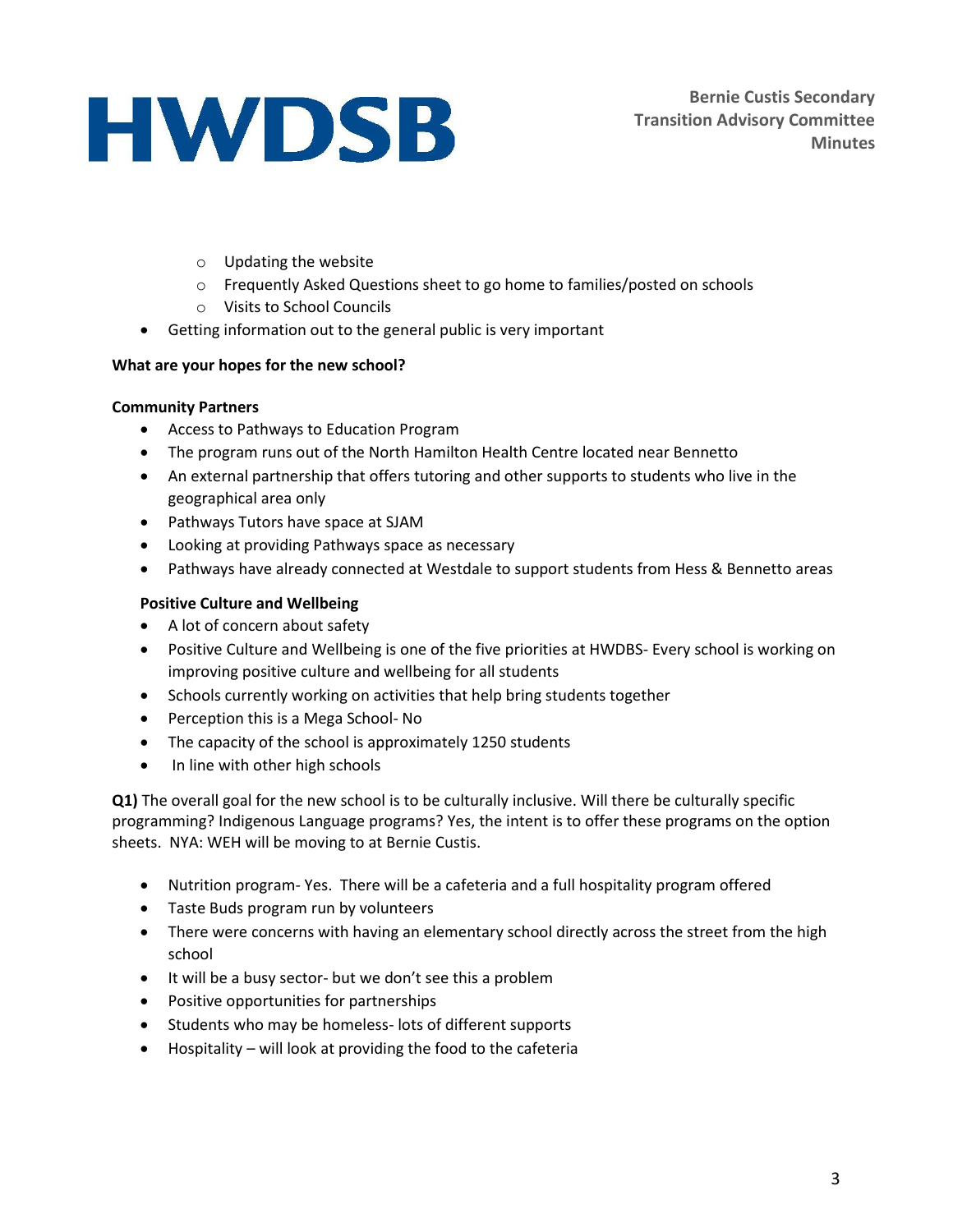**Bernie Custis Secondary Transition Advisory Committee Minutes**

### **Programming**

Three purpose-built classes- Self-contained classrooms at BCSS

**Q2**) What additional supports will be offered to support Special Education students? Learning Resource Teachers (LRT) will be assigned to the school.

**Q3**) Is the school staffed according to the needs of the students? Will there be a cap or will the formula relate to the needs of the schools? HWDSB has guidelines for LRT staffing for every secondary school. High Priority schools may receive additional funding from Urban Priorities High Schools Funding. We are waiting to see what this funding may look like for Bernie Custis. Every year staff reviews the students they have in front of them, the students in their classes and who has an IEP and who might need support. The LRTs work with classroom teachers to provide those supports. All staff enter into these types of support not just LRTS or Educational Assistants.

### **Traditions and Ceremonies**

- More information will come forward by the end of October
- Staff and students will start to build the vision of the new schools once they come together
- We are in the beginning stages
- Time Capsule- Should it be opened now or moved? A new time capsule?
- Decisions have not been made

#### **What else might we consider?**

- Construction should be completed by the end of March
- Open House in May based on occupancy permit etc. (nothing firm yet)
- Grade 8 transition activities are currently underway
- Students who are sensitive to transition (Special Ed/Alternative Ed) will be part of the transition activities
- We can't lose sight of the needs of the special education needs students
- What are the current needs in Delta and SJAM and what supports do we currently provide and what will we need for the future
- Bernie Custis and what supports do we offer and what supports will we need for the future
- Looking at Delta and SJAM we should be able to gather this information
- This type of work is internal transition work Our staff know the students

**Q4)** The original plan was to include a Special Education Wing. What happened to this plan? The Board motion from June 2013 does not include any wording about a special wing. There will be three purpose-built classrooms along with the Learning Resource Centre. Appendix 5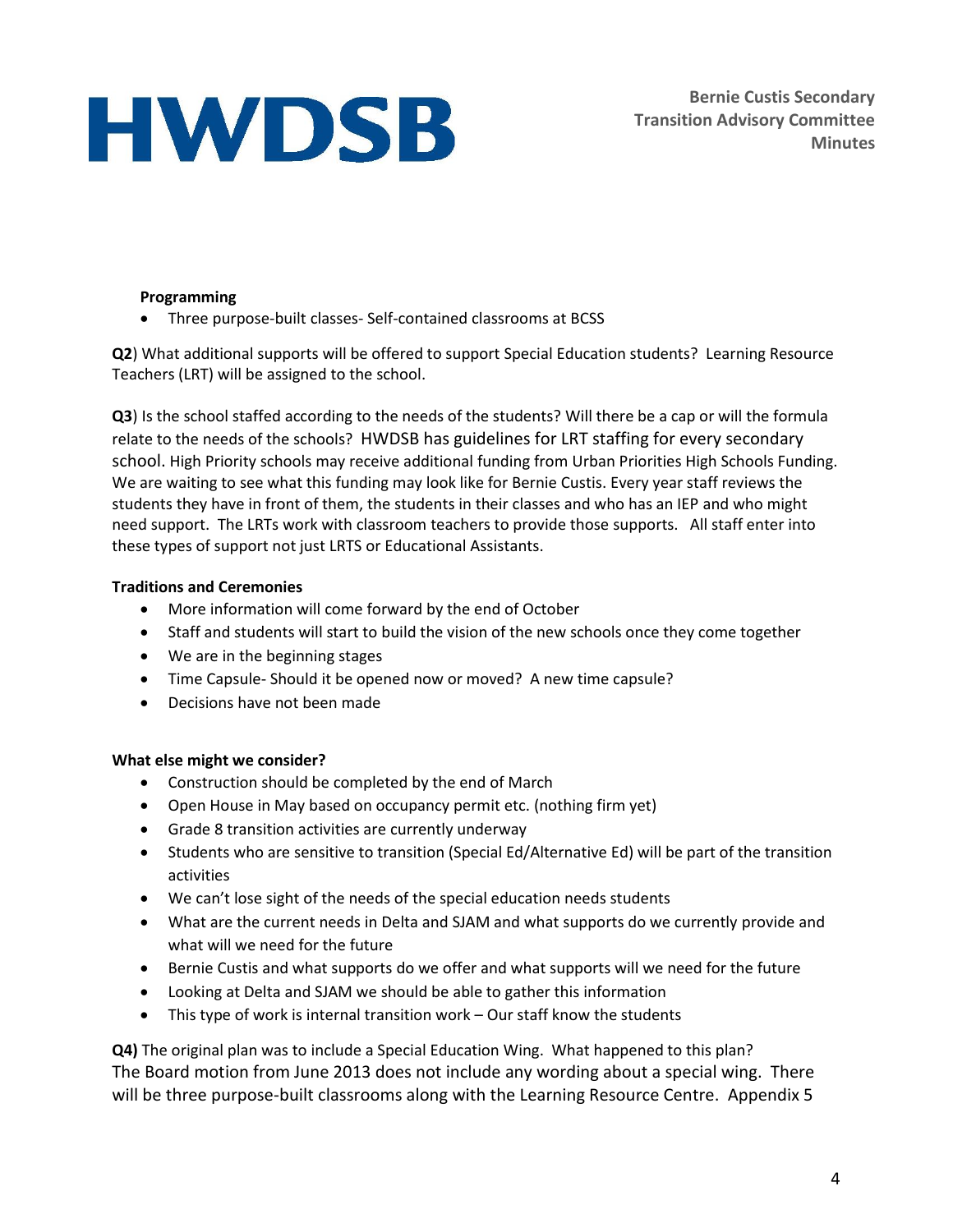(page 45 of tonight's package) indicates which Tier 3 Programs will be offered at Bernie Custis, Westdale, and Sir Winston Churchill.

## **Program**

- Cosmetology is moving to Sir Winston Churchill
- Students apply to Specialist High Skills Major programs
- If the program is not offered at their catchment school, they would be granted OOC
- Offered at BCSS
- Students can apply to the program without the Board

**Q5)** Will OOC Indigenous students be permitted to apply to the NYA: WEH program at the BCSS? Will NYA: WEH be offered at Westdale? We will need to speak to our Indigenous partners. If we see the need for Indigenous Support at Westdale, we will look at different supports.

#### **Parking Transportation**

- HSR stops, Bike Hubs, crosswalks, etc. are all City of Hamilton considerations
- Transportation will be provided to in catchment students if they live outside the walking boundary- currently 3.2 kilometres
- Most often through a bus pass
- OOC students do not receive transportation
- Exceptions for students in Tier 3 programs
- Residents have concerns about the parking- congestion
- Parking lot is located across the street on the old Parkview site
- The Board is encouraging students to consider using public transit or walking to school

**Q6)** Can we invite the City of Hamilton to speak to the committee? Yes.

**Q7)** Parking lot safety? Will there be an emergency station? Lighting will be an issue. Superintendent Dunlop will investigate.

#### **Facilities**

- Yes, there will be air conditioning in the new school
- Bike racks- yes- not sure of number

**Q8)** Will there be Grade 8 tours? We will see what is possible. It depends on how available and open the school is.

#### **Other Issues**

No current plans for uniforms- this is a school council decision

#### **Any other suggestions on how to share information?**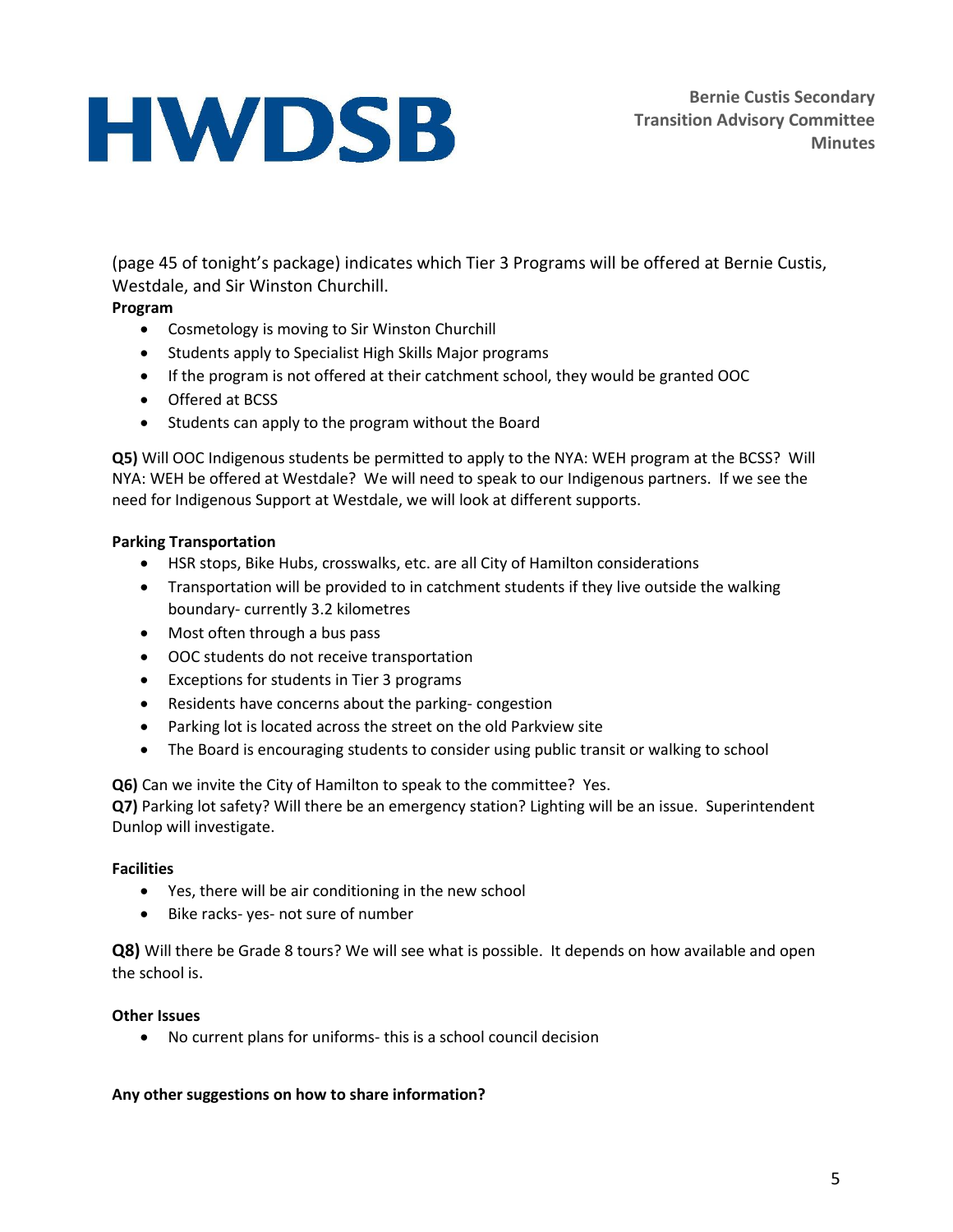- FAQ
- School Council Visits
- Information on the website- easy to find and up to date
- Provide YMCA Settlement Workers all the necessary information to help facilitate
- Public meeting per individual feeder school
- CH TV- Morning show
- Visit Student Councils
- Platform to gather questions and find answers
- Connect with our community partners

#### **Transition Work Update**

• Review slides 18-36

#### **Construction Update**

- Review of slides 19-28
- Progressing well and on schedule
- Collaboration Stair is quite grand

#### **Mascot and Colours**

- Review of slide 29
- Principals at Delta and SJAM reached out to staff and students at both Delta and SJAM and feeder schools
- Collected suggestions and choose the top five
- Shared the top five suggestions with the current students at Delta and SJAM and they voted on the colours and mascot
- Red and Gold ( Red representing Delta and Gold representing SJAM)
- Selected Tigers as a mascot
- Logos are in creation stage

#### **Combined Football Team**

- Review of Slide 30
- Delta and SJAM have one football team practising at Tim Horton's Field
- Players already consider themselves Bernie Custis
- Pep Rally bringing students together in friendship

#### **Use of Tim Horton's Field**

Currently working with the City of Hamilton on the plan for the use of Tim Horton's Field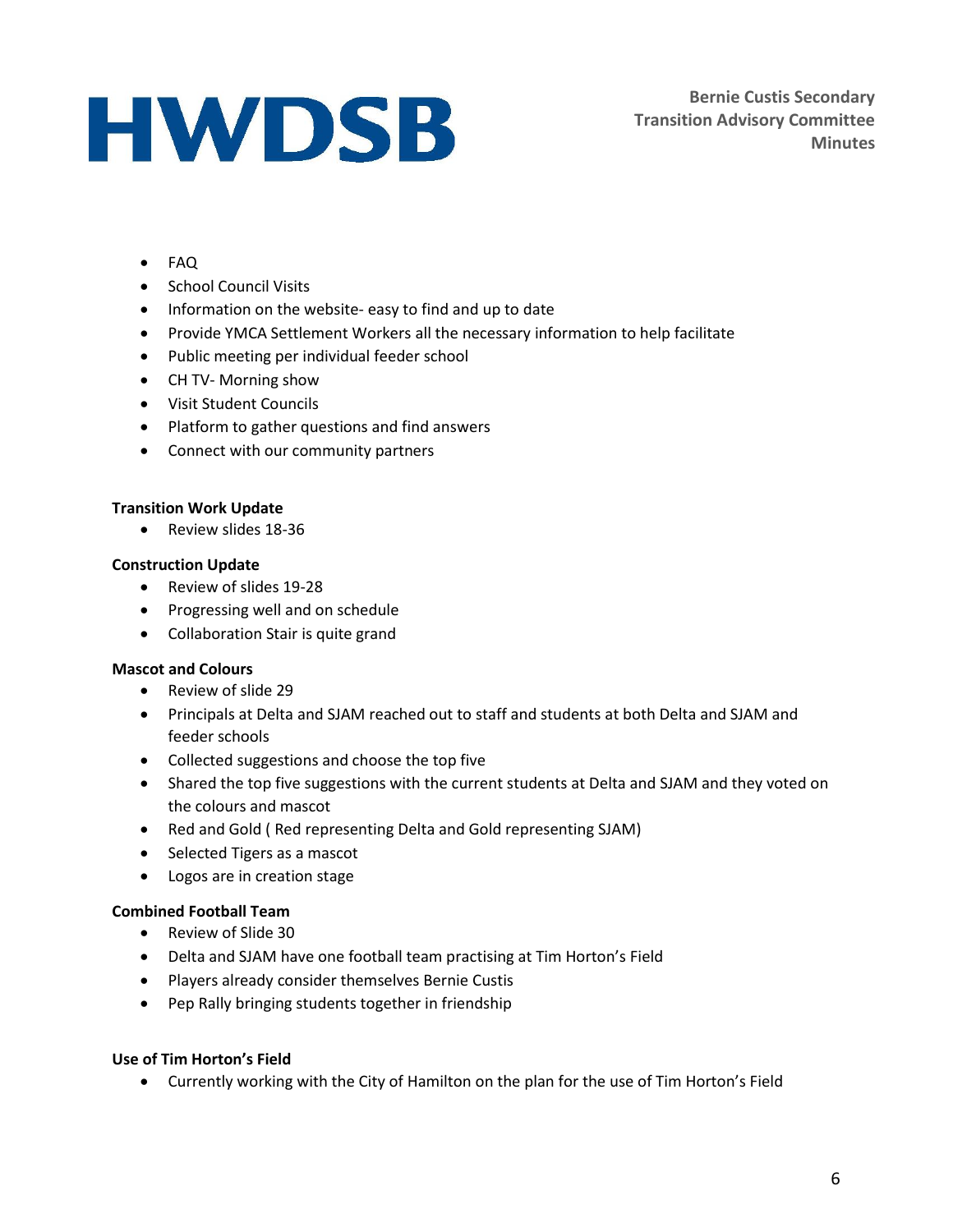- Sue, Angela and Facilities staff are actively discussing the needs of Bernie Custis and what will that look like in term of using Tim Horton's Field
- Dominion Glass site will be developed by the City of Hamilton- approximately five years away

### **Student Council**

- Currently having joint meetings
- Working well together to plan events to bring students together
- 25 council members from each school attending team building activities

#### **Grade 8 to 9 transitions-Grade 8 info nights**

- Grade 8 Info Nights
	- o Bernie Custis: Nov 28 @ 6:00 p.m.
	- $\circ$  Westdale: Nov 20 @ 6:00 p.m.
	- $\circ$  Sir Winston Churchill: Nov 27 @ 6:00 p.m.

### **Bernie Custis**

- Student Successful teachers from all three schools met to create a transition plan for the year. Will meet again in December for additional planning.
- Principal of BCSS to go into feeder schools to meet the students to share information, pictured, etc.
- Gather information from the students to drive the design of BCSS option sheets
- Option Sheet night- to share basic information about requirements and programs
- Considering bringing students together in March at Tim Horton's Field for shared activities.
- Four-day Orientation program in August- lockers, timetables, etc.
- Orientation activities during the first two weeks of schools
- ESL- Creating student profiles for current and new students- to know our students better

#### **Westdale**

- Westdale has met with Administration, Learning Resource and Student Success staff with all feeder schools to discuss transitions
- ESL Program- Meeting with SJAM to discuss what ESL programming looks like and supporting students coming from SJAM
- Planning Open House night- any students living in the catchment
- Planning Information Night Option Sheets etc. general information
- Nov 14- "Experience a day at Westdale"
- Spring event for grade 8s
- August Program- Literacy and Numeracy bridging lessons
- ESL students to visit in smaller groups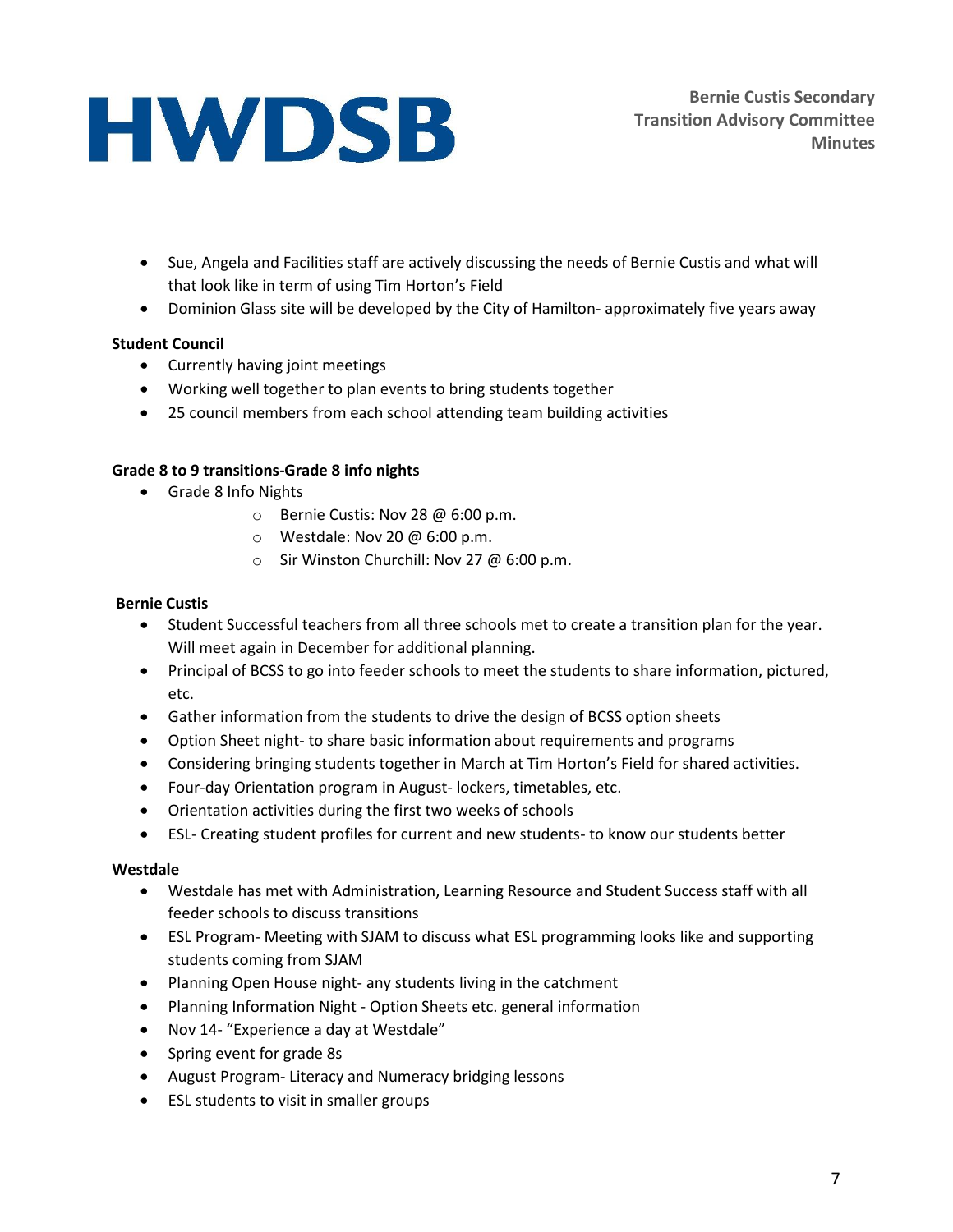**Bernie Custis Secondary Transition Advisory Committee Minutes**

- Reaching out to new feeder schools
- Grade 9 Tech day
- Student Success leads are meeting
- Student Success funding- Ministry- social, emotional supports
- Personal tours through the schools
- Tuesday, Nov  $27<sup>th</sup>$  Open House

#### **SJAM**

- Working with both schools to help with transitions and to have students placed appropriately
- Very thoughtful process- Student wellbeing is as important as proper placement

#### **Indigenous Program**

- Involved with transition work with the feeder schools
- Sir Winston Churchill has a new Mohawk as a Second Language program

#### **Sir Winston Churchill**

- Similar activities as already mentioned
- Reaching out to new feeder school
- Lots of activities- Basket Tournament, Grade Nine Tech day, etc.
- Meeting with Student Success Leads and Administrators from feeder schools
- Student Success teachers have been outstanding- great ambassadors

**Q9)** Is there parent involvement in student transitions? Yes. Both Open House and Option Sheet Nights are for parents. Depending on the needs of the community staff from the secondary school can come to the feeder school and offer a session to the parents. Pathways – Grade 7- Information Nights are open to everyone. Information was given to grades 7s and 8s

#### **Community Partners**

- Review slide 36
- Part of the internal staff work
- We regret not having the opportunity to reach out to community partners
- Moving forward to working with our community partners
- Newly hired staff in the Community Engagement Department are now in place to begin this work
- Currently identifying our community partners: e.g., Settlement Workers, Kiwanis THRIVE, Bull Dogs, Ti-Cats, etc.
- Staff will be reaching out to our partners to discuss what supports will look like and prepare for September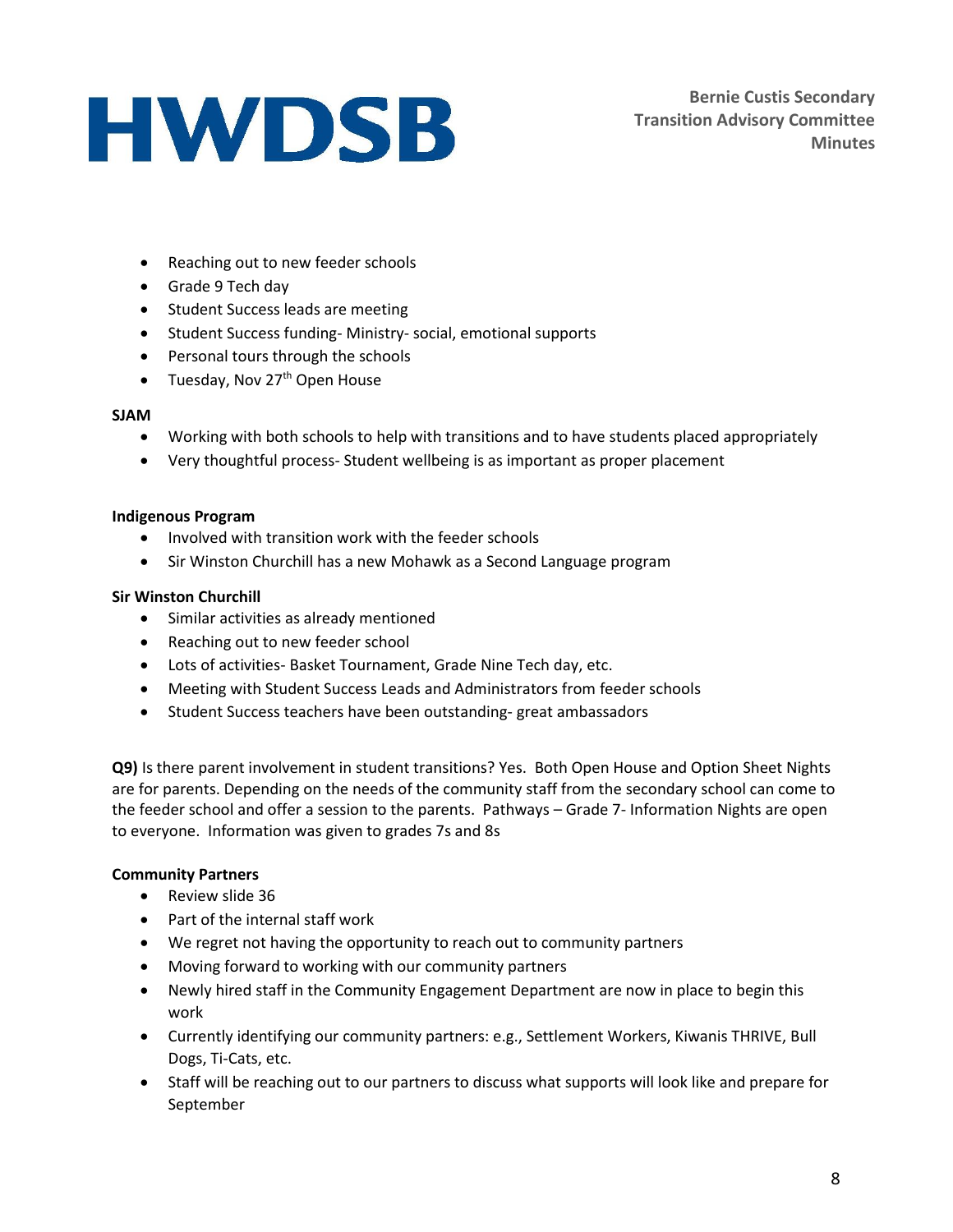- A committee member suggested the Disabilities Social Justice Network of Ontario newly housed in Hamilton might be a great resource
- First priority to reach out to current partners

## **2019 Enrolment**

- Review slides 32-33
- Current Grade 8s will be directed to their home secondary schools
- At this time the Board is not considering other options- we need to stabilize the student population
- We are reviewing numbers very closing of the current SJAM and Delta students to determine what choices we can offer to those students - No decision has been made
- Capacity of Bernie Custis is 1250 students
- Combined numbers of current SJAM/Delta students plus Grade 8s is 1700 students- this number includes current grade 12
- Looking at information to review what choice can be offered to these students
- Executive Council will make this decision- the decision will be communicated in writing to families
- As soon as the information is made, we will share with you and families
- Review of slide 35
- Internal Transition Committees are underway
	- $\circ$  We are aware that although it is exciting to open a new school, we are closing two schools with long, proud histories
	- $\circ$  This can be difficult for staff, and it's important to make sure we are supporting both staff and students
- Central Transition Committee
	- o Overseeing operational details
- Program Division
	- o Meeting and planning
	- o ESL programs, Specialist High Skills Majors, OPS program, NYA:WEH

**Q10)** Can we add Special Education on the next agenda and confirm the number of Special Education classrooms in the new school- 2 or 3? Yes. We will discuss further at the next meeting.

## **Future Meeting Dates**

- Review of slide 37
- Tuesday, November  $27<sup>th</sup>$  at Delta